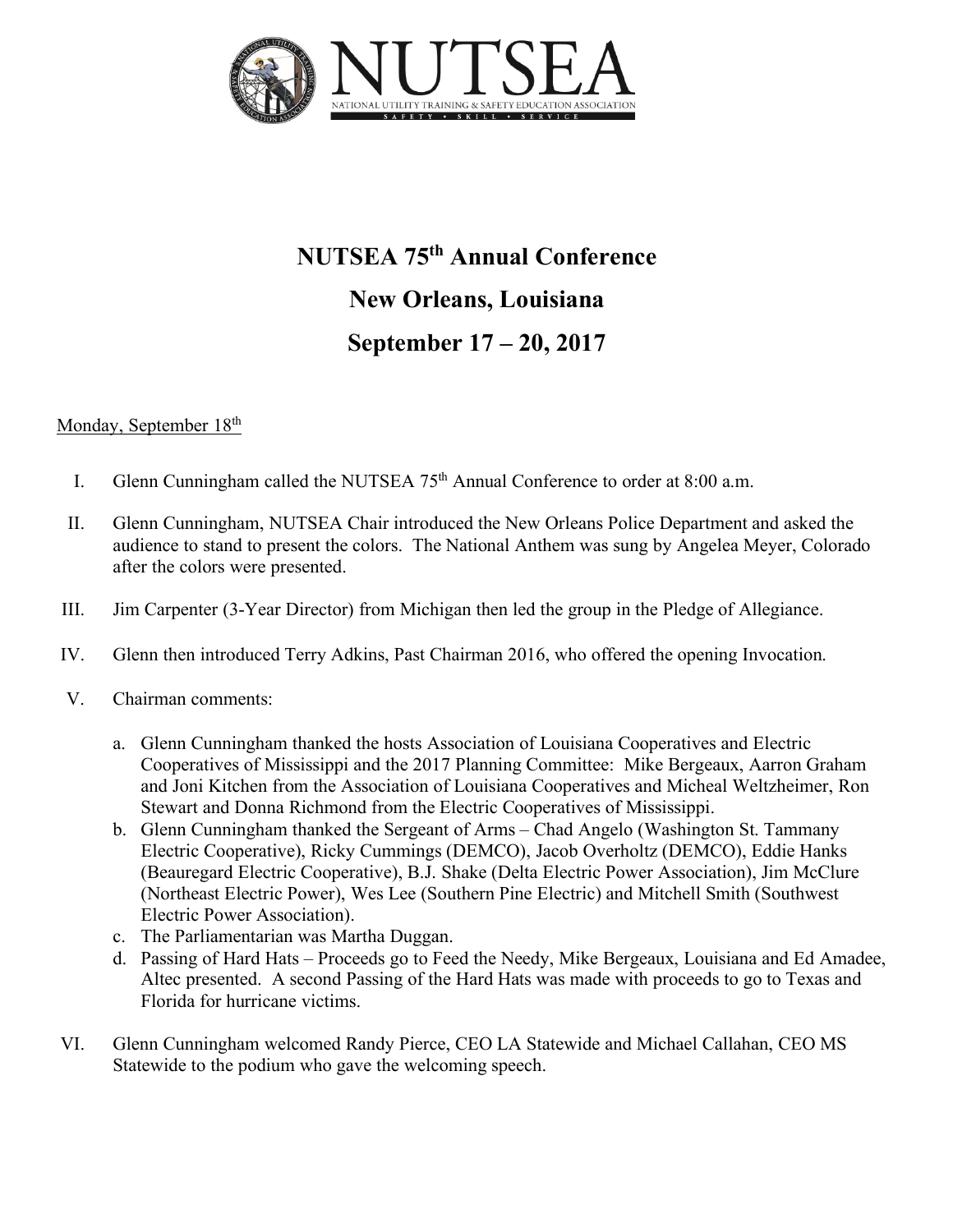### VII. Glenn Cunningham introduced the Board of Directors:

Vice Chair – Jim Ed Burris, KY Secretary – Terry Ebright, SD Treasurer – Micheal Weltzheimer, MS

1 Year Director – Jim Carpenter, MI 1 Year Director – Aarron Graham, LA

2 Year Director – Wade Hurst, OK 2 Year Director – Jason Saunders, AL

3 Year Director – Davis Phaup, VA 3 Year Director – Greg McKoy, GA

Past Chair – Terry Adkins, IN

- VIII. Glenn Cunningham called for a Quorum from the Sergeant of Arms. A Quorum was confirmed and the business meeting was called to order.
- IX. Glenn welcomed Mike Williams to the podium and presented the following for active membership into NUTSEA:

On behalf of the membership committee, Mike reported that there were 55 total applications for membership and associate membership representing 24 states. The committee is recommending 48 for membership and 7 for associate membership.

The 32 nominees for membership are:

| Adcock, Jeremy     | Great Lakes Energy Co-op, MI                      |
|--------------------|---------------------------------------------------|
| Angelo, Chad       | Washington St. Tammany, LA.                       |
| Betterton, Brandon | Better Safety & Training LLC, AL                  |
| Bitsilly, Jules    | Empire Electric Association, CO                   |
| Bordelon, Jamie    | Rio Grande Electric Co-op, TX.                    |
| Briese, Chad       | Minnesota REA, MN                                 |
| Buti, Janet        | Cooperative Energy, MS                            |
| Christian, Cody    | Central Lincoln PUD, OR                           |
| Croom, Brent       | Four County EMC, NC                               |
| Eisenmenger, Matt  | Association of Illinois Electric Cooperatives, IL |
| Elza, Billy        | Portland General Electric, OR                     |
| Enstrom, Paul      | San Miguel Power Association, CO                  |
| Freudenberg, Curt  | Minnesota REA, MN                                 |
|                    |                                                   |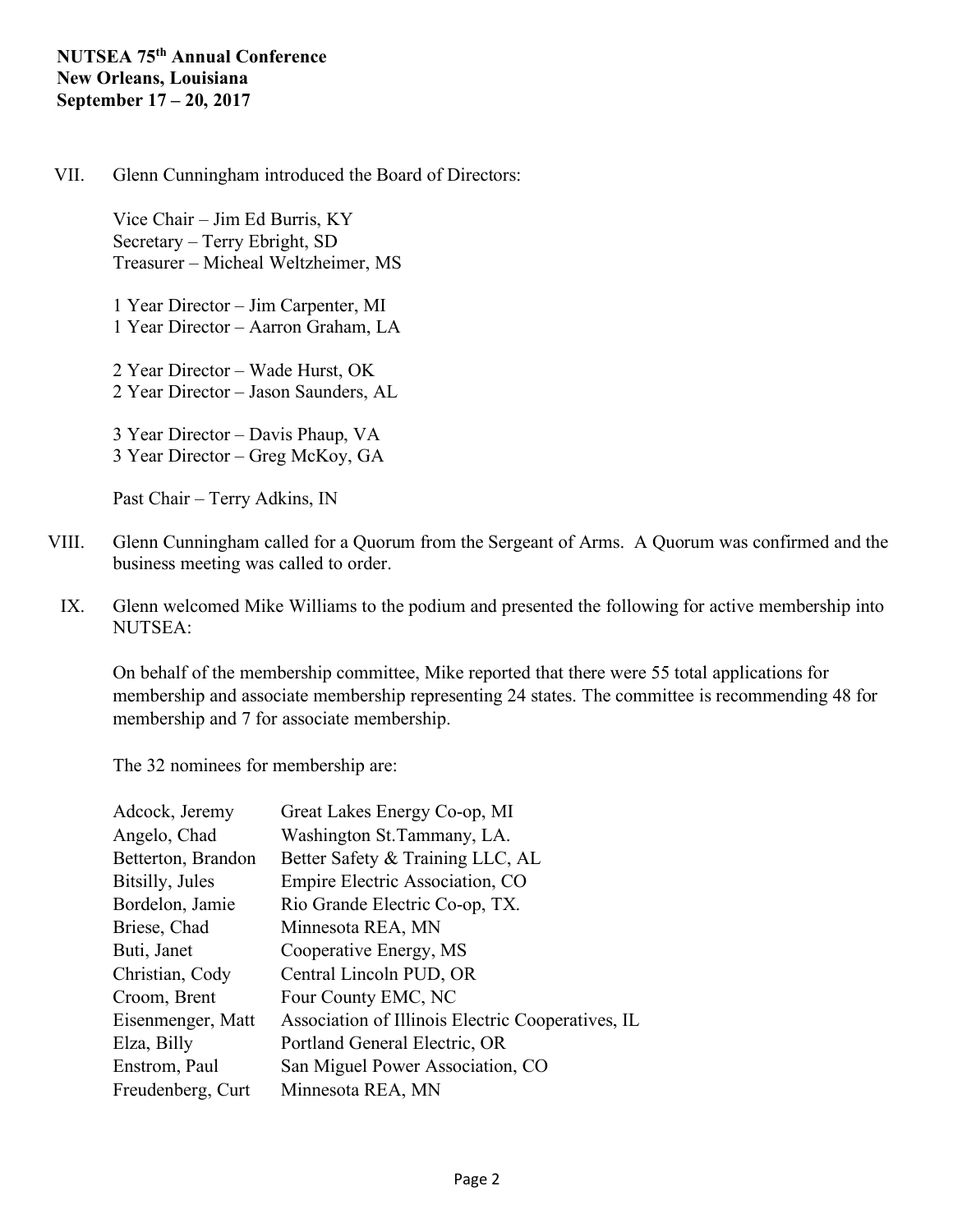| Hendrix, Johnie  | Association of Missouri Electric Cooperatives, MO |  |
|------------------|---------------------------------------------------|--|
| Howard, Steve    | Clay Electric Cooperative, FL                     |  |
| Knipstein, Tammy | Texas Electric Cooperatives, TX                   |  |
| Knudson, Steve   | Dairyland Power Cooperative, WI                   |  |
| Long, Brandon    | Jackson Energy, KY                                |  |
| Melbourne, Devon | First Electric Cooperative, AR                    |  |
| Olden, Eddie     | Central EMC, NC                                   |  |
| Parrish, Ken     | Union Rural Electric, OH                          |  |
| Pecinovsky, Brad | MiEnergy Cooperative, IA                          |  |
| Poll, Donna      | Samson Rope, TN                                   |  |
| Pratt, Joe       | Central EMC, NC                                   |  |
| Sherwood, Brian  | Pedernales Electric Cooperative, TX               |  |
| Simon, Adam      | Cooperative Energy, MS                            |  |
| Sjolie, Andrew   | Minnesota REA, MN                                 |  |
| Thate, Jim       | Delta-Montrose Electric Association, CO           |  |
| Watts, Bruce     | Snapping Shoals EMC, GA                           |  |
| Wilhelmi, Luke   | Minnesota REA, MN                                 |  |
| Woods, Jason     | Ohio Electric Cooperatives, OH                    |  |
| Worsham, Nathan  | Federated Rural Electric Insurance Exchange, KS   |  |

The 6 nominees for associate membership are:

| Brake, Melvin     | Snapping Shoals EMC, GA                         |
|-------------------|-------------------------------------------------|
| Crutchfield, Greg | Southeast Power Corporation, KY                 |
| Gomez, Darrel     | Farmers Electric Cooperative, NM                |
| Price, Scott      | Timpont REMC, IN                                |
|                   | Scaramuzzo, Patricia PPL Electric Utilities, PA |
| Wolfe, Mike       | Southwest REA, TX.                              |

There was a motion and second to approve the new members and associate members. Glenn asked those present to stand and be recognized.

Glenn took a moment to recognize any past chairmen that were in attendance: Terry Adkins, Bobby Love, Mike Bergeaux, Kenny Guffey, Stan Rucker

Glenn recognized Honorary Members that were nominated in 2017: Lynn Askins, Pat Whalen, Jonathan Glazier, Randy Lowe

X. Nominating Committee: Glenn welcomed Mike Bergeaux. Mike introduced the proposed slate of Executive Committee Nominees for 2017 – 2018: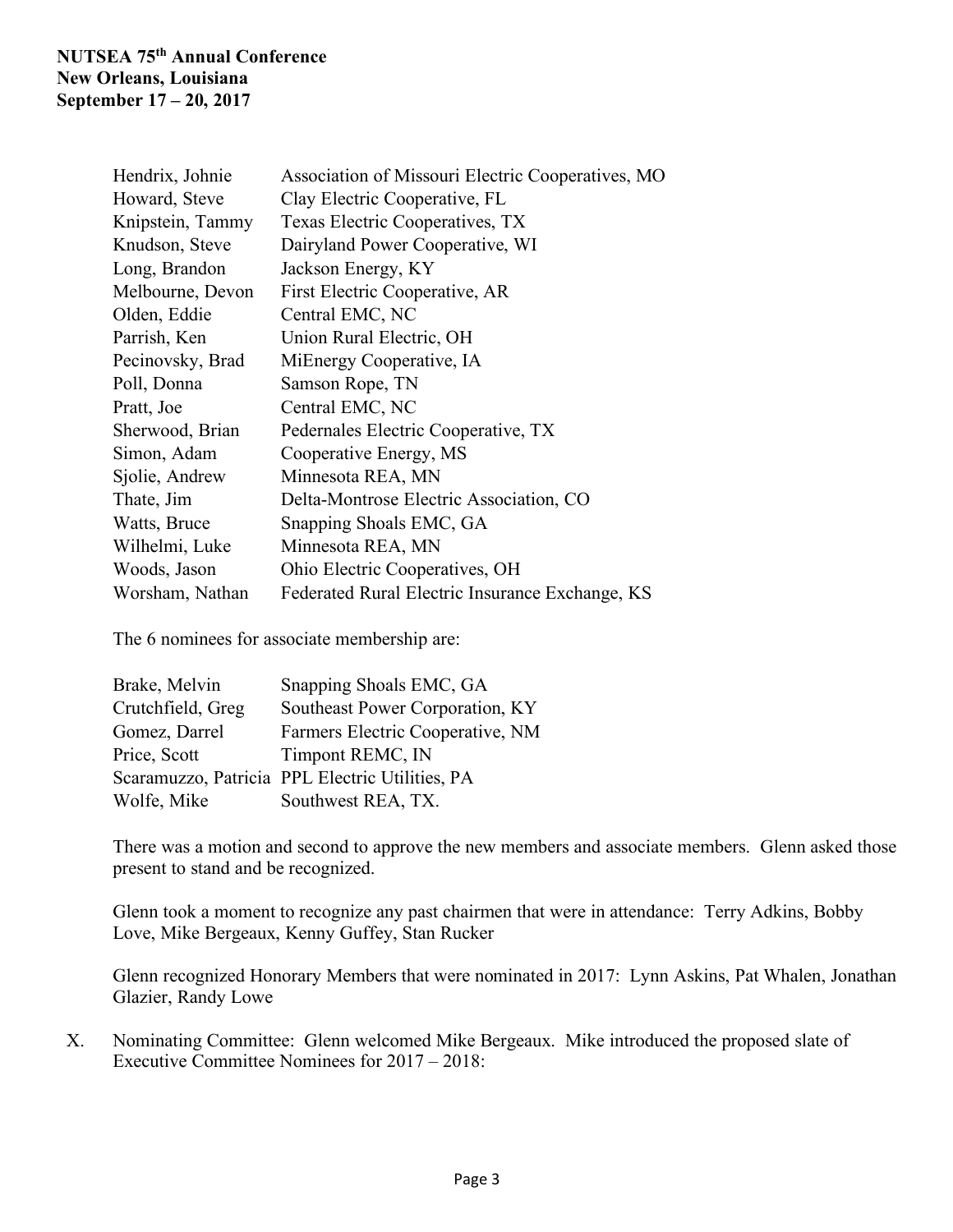Chairman – Jim Ed Burris, KY Vice Chair – Terry Ebright, SD Secretary – Micheal Weltzheimer, MS Treasurer – Aarron Graham, LA

1 Year Director – Wade Hurst, OK 1 Year Director – Jason Saunders, AL

2 Year Director – Greg McKoy, GA 2 Year Director – Davis Phaup, VA

3 Year Director – Buddy Manring, AL 3 Year Director – Scott Ferguson, TX

Past Chair – Glenn Cunningham, GA

Office of NUTSEA Chair: Jim Ed Burris was nominated by the NUTSEA Nominating Committee. There being no nominations from the floor Jim Ed Burris was voted into the position.

Office of NUTSEA Vice-Chair: Terry Ebright was nominated by the NUTSEA Nominating Committee. There being no nominations from the floor Terry Ebright was voted into the position.

Office of NUTSEA Secretary: Micheal Weltzheimer was nominated by the NUTSEA Nominating Committee. There being no nominations from the floor Micheal Weltzheimer was voted into the position.

Office of NUTSEA Treasurer: Aarron Graham was nominated by the NUTSEA Nominating Committee. There being no nominations from the floor Aarron Graham was voted into the position.

1 Year Directors: Wade Hurst and Jason Saunders move up from Two Year Directors.

2 Year Directors: Greg McKoy and Davis Phaup move up from Three Year Directors.

3 Year Directors: Buddy Manring was nominated by the NUTSEA Nominating Committee. There being no nominations from the floor Buddy Manring was voted into the position.

3 Year Directors: Scott Ferguson was nominated by the NUTSEA Nominating Committee. There being no nominations from the floor Scott Ferguson was voted into the position.

XI. The business meeting recessed until 10:15 a.m. on Wednesday, September 20, 2017.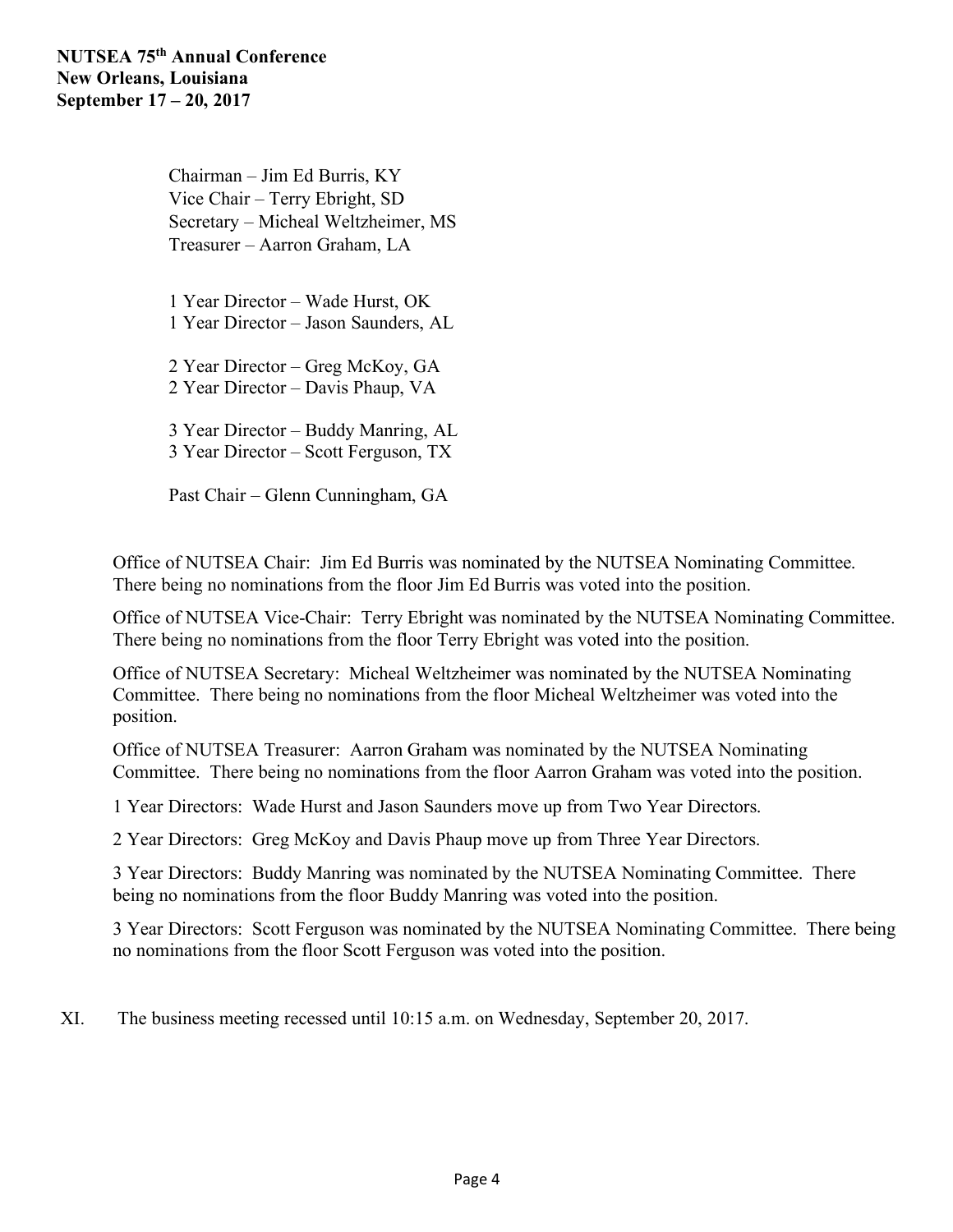### **Wednesday, September 20, 2017 – Business Meeting**

- I. The meeting was called back to order at 10:15 a.m.
- II. The meeting minutes from 2016 were approved as written.
- III. Committee Reports:
	- a. Host Committee Reports: Mike Bergeaux reported people in attendance with 119 members, 24 non-members, 56 guests representing 31 states and 24 vendors.
	- b. Operations and Rules Committee: Joe McElroy No report.
	- c. Resolutions Committee: Wes Lee stepped in for Don Harbuck, Chairman and recognized the members (Rusty Wannamaker, and Connie Sparks). Don received commitment from present members to serve for 2018. They will follow the same procedure as 2017 – determine number of gifts requested by committee and choose, purchase and deliver said gifts to the 2018 conference.
	- d. Membership Committee: Mike Williams reported that there were 38 total applications for membership and associate membership with 18 states being represented. The Committee recommended 32 for Membership and 6 for Associate Membership. All were unanimously voted in.
	- e. Regulatory Standards/Legislative Report: Martha Duggan, no report. Martha gave her Regulatory Update during the conference.
	- f. New Member Orientation Doyle Totty, Chair welcomed new members at the New Members luncheon which was held on Monday. All participants received a NUTSEA computer bag and flash drive with important information. New members were welcomed and Past Chairs shared information regarding website, power of networking, sharing of resources among NUTSEA members. New members were encouraged to get involved with NUTSEA. Also discussed 7 year commitment of leadership thru the Board positions.
	- g. Generation & Transmission: Ken Macken (Chair), Cory Rodgers (Vice-Chair) and Tyler Lonsdale (Secretary). Cory reported that there were 15 in attendance at the meeting. Topics discussed were ATV/UTV safety, solar farm safety, vehicle lift, confined space, security, fall protection, crane operator, JHA's, walking working rules, lightening procedures, respiratory protections. See attached discussion topics for more information.
	- h. Distribution: Bobby Christmas, Chair reported that there were 13 in attendance. Committee Members: Randy Hooten and Bobby Christmas. In the history of line work, what has changed? Human factors that lead to taking chances. Taking ownership of safe work practices. Influences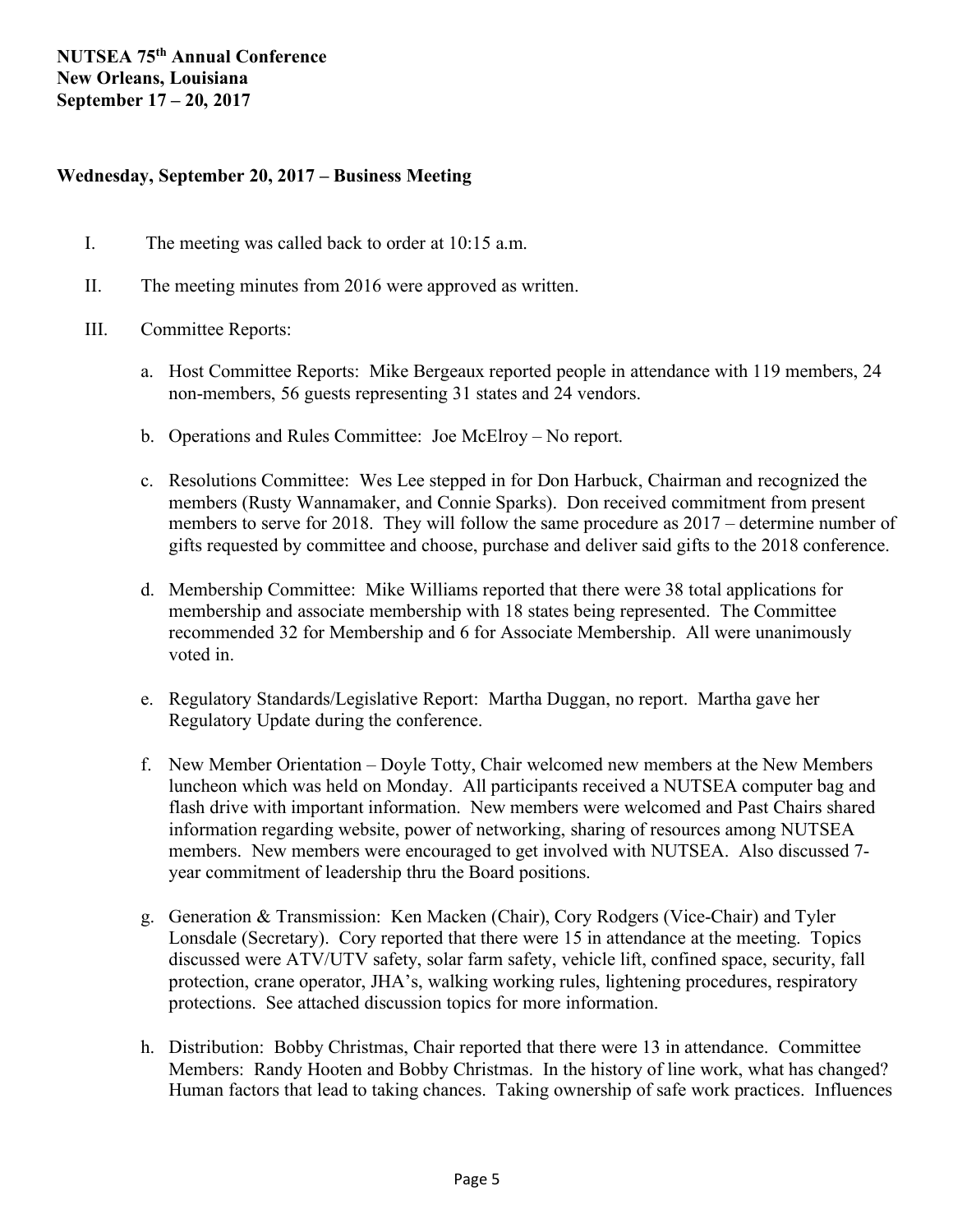that others can have on younger lineman and apprentices; good or bad. Having the right people in the right positions. The lineman (human factor) and choices we make that affect our crews safety – a lot of group discussion. Suggest having these breakout sessions earlier in the day. Attendance is down due to being the last sessions of the day/conference.

- i. Job Training & Safety: Micheal Weltzheimer, Acting Chair reported that there were 52 in attendance at the roundtable. Micheal presented a program on developing a culture of safety. Much discussion on reasons we are experience so many electrical contacts. They held a reorganization meeting electing Chairman – Farris Leonard, Vice-Chair – B.J. Shake and Secretary – James Thomas.
- j. SAIA: Darren Maddox, Chairman conducted the roundtable also in attendance was Vice Chairman, Rusty Wannamaker and Secretary Wes Lee. Topics discussed were:
	- 1. Effective Hazard Mitigation in Error Intolerant Industries/John Cox; Safety Operating Systems.
	- 2. Leadership Under Fire/Rodney Brewer
	- 3. Truck Grounding vs. Barricading
	- 4. Disciplinary vs. Incentive Programs
	- 5. How to Keep Safety Meeting Interesting
	- 6. National Updates
	- 7. Break-out/Roundtable

Summer meeting was held June 13 – 15 in Lexington, Kentucky hosted by Kentucky Association of Electric Cooperatives. They had 105 members registered and voted in 11 new members. They raised close to \$2,000 for the Disabled American Veterans. The Ray Pantel Award winner was Greg McKoy (GA). The fall meeting was held in conjunction with the NUTSEA Conference with 33 in attendance and 7 new members voted in. The 2018 Conference will be held June 19 – 21 in Savannah, Georgia hosted by Georgia Statewide. There are currently 205 members from 22 states.

- k. Quad States: See attached quad State NUTSEA Conference Report.
- l. Treasurer's Report: Micheal Weltzheimer reported as of September 20, 2017 NUTSEA had \$125,040.03 in the bank with outstanding conference related invoices yet to be paid.
- m. Report on Hard Hat donation: \$1,405 was collected. A motion was made to double the amount collected and motion passed. Total was \$2,810.

## **Old Business:**

None.